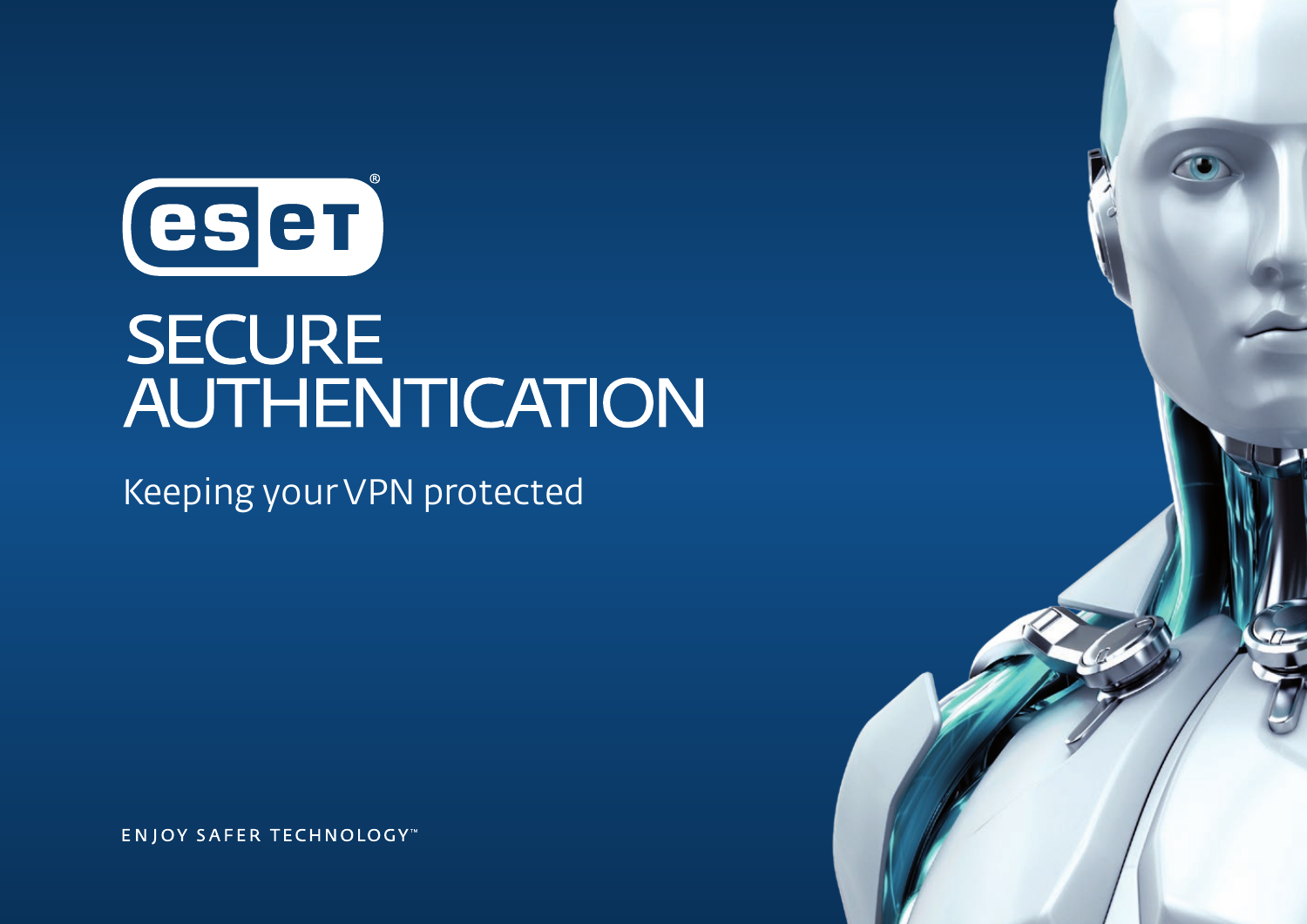## **Overview**

The increasing use of remote access is driving businesses to look for an easy to manage, secure solution for providing access to sensitive company assets.

There are a growing number of easy to configure and affordable VPN solutions offering both remote access and in some cases Unified Threat Management to companies of all sizes – from Small and Medium Businesses to Enterprises.

ESET with its NOD32® technology secures business IT infrastructure across all major operating systems. It now offers a way to provide strong authentication through this class of VPN device, using One Time Passwords (OTPs) generated by a simple-to-use app on the user's mobile phone.

ESET Secure Authentication combined with your VPN gives you easy and ultra secure remote access – everywhere and any time.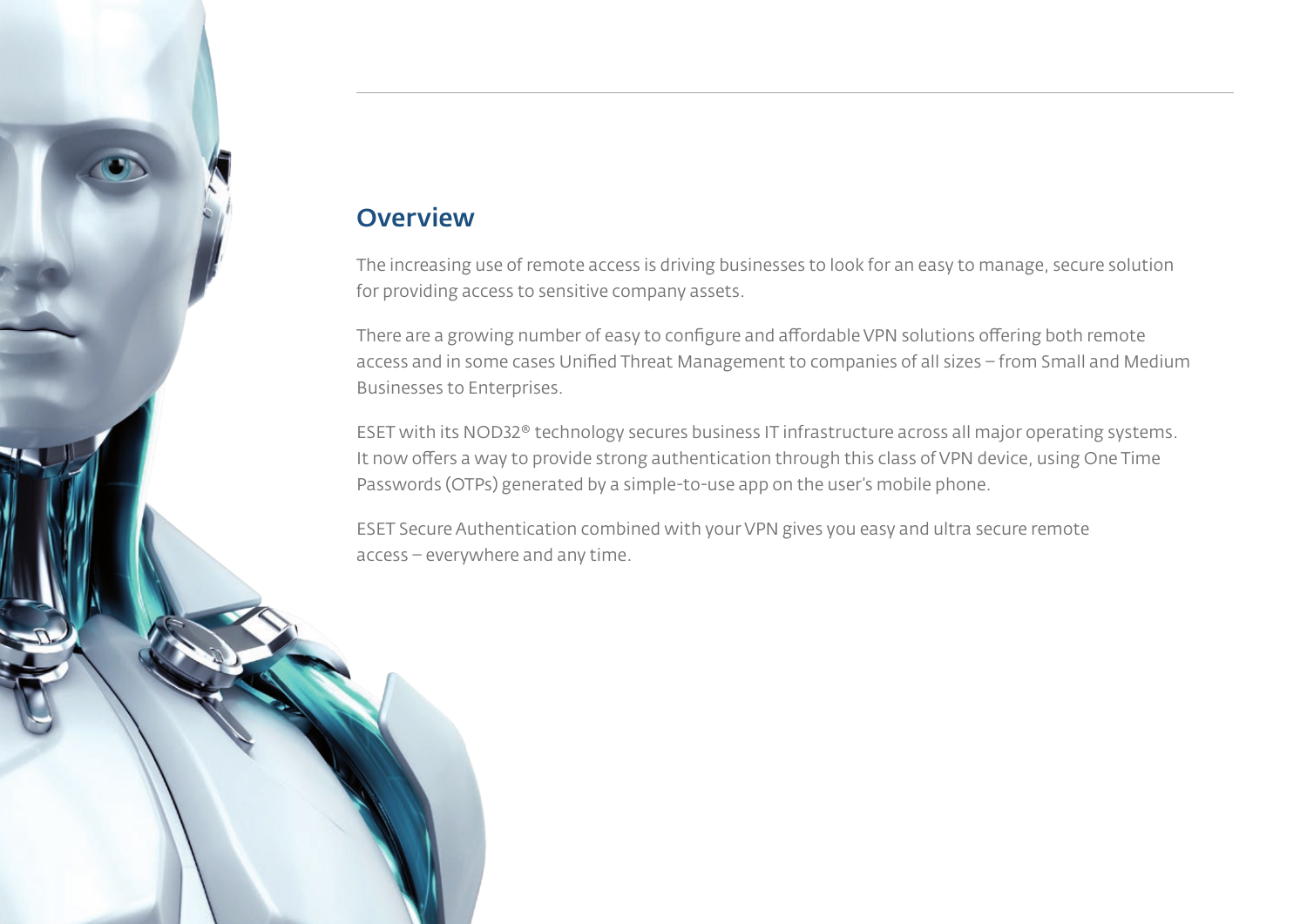## The Problem

Businesses are increasingly being asked to offer remote access to corporate applications and resources, whether by mobile workers, small branch locations or partners and customers. True network security requires multiple elements and many of these are provided via any of a growing range of VPN appliances.

However, as static passwords are widely known to be non-secure and easy to compromise, many security experts recommend supplementing the built-in user authentication of these devices by adding a second factor or strong authentication.

ESET Secure Authentication integrates with all major VPNs to provide twofactor user authentication, ensuring strong security for the corporate LAN and central resources.

Two-Factor Authentication (2FA) is an authentication method which requires two independent pieces of information to establish a user's identity. 2FA is much stronger than traditional password authen-tication, which requires only one factor.

This document presents an overview of how quick and easy configuration is for these devices.

Individual in-depth integration guides for each VPN device are available via the links at the end of this document or by searching the ESET Knowledge Base for the name of the VPN appliance.

# The Solution

ESET Secure Authentication can be easily deployed to supplement existing VPN devices, adding strong authentication without any significant change to the VPN configuration.

The standard authentication method for the majority of VPN devices is based on either LDAP, RADIUS or local authentication. ESET Secure Authentication uses RADIUS as an external authentication method for your VPN device.

After configuring ESET Secure Authentication and your VPN correctly, you will have eliminated the weakest point of any security infrastructure – the use of static passwords, which are easily stolen, guessed, reused or shared.

## **Benefits**

ESET Secure Authentication offers the following benefits in combination with your chosen VPN appliance:

- Greatly enhanced security requiring two independent pieces of information for authentication
- Reduced risks from weak passwords
- Minimal time needed for training and supporting users
- Easy to implement into your network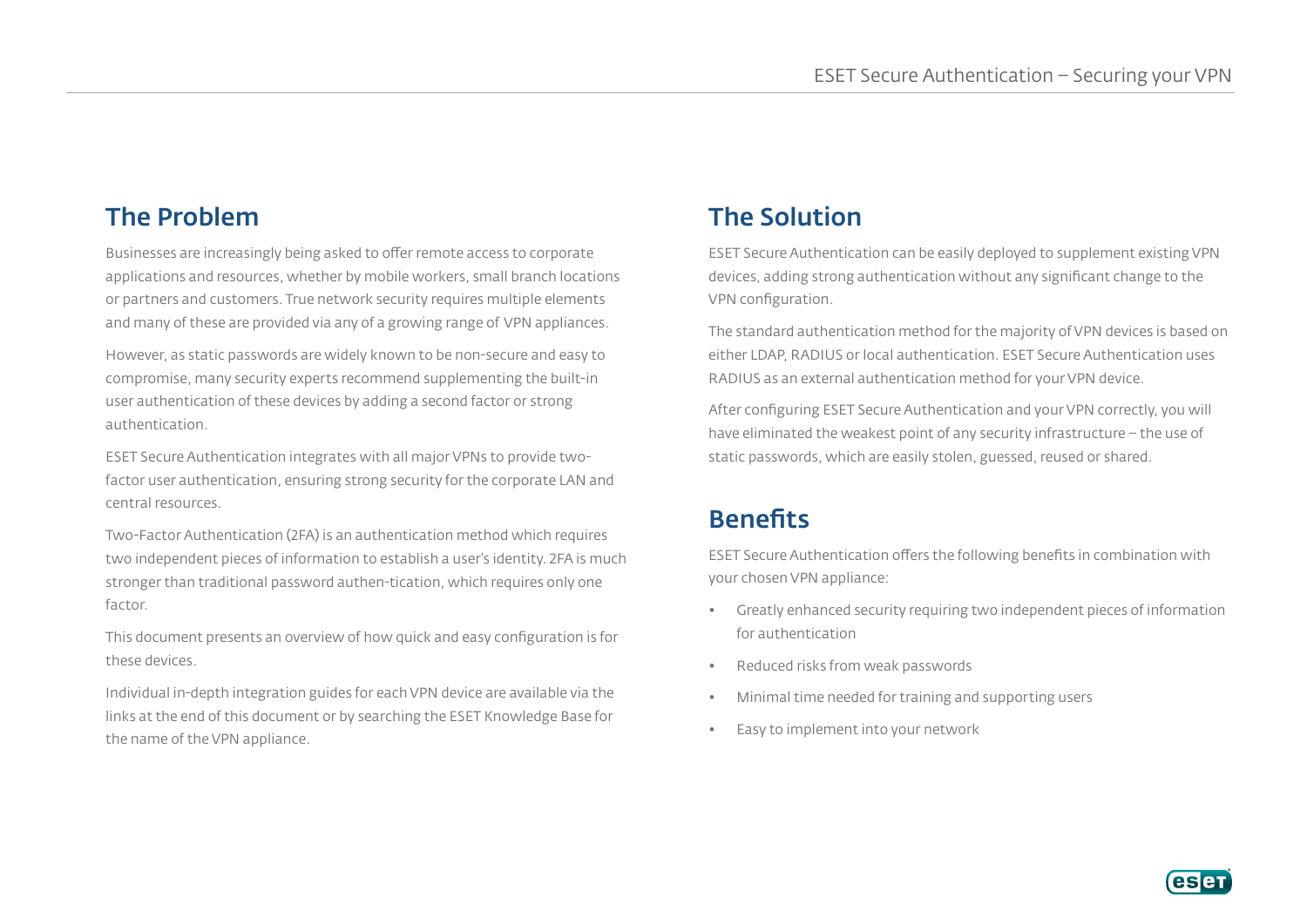## How does 2FA work with ESET Secure Authentication?

Two-Factor authentication requires the use of a third-party authentication service. The authentication service consists of two parts:

- An ESET Secure Authentication RADIUS Server running in your Windows Network where an administrator can use Active Directory Users and Computers (ADUC) to configure users' 2FA settings.
- A mobile application (for all mobile operating systems) running on the user's mobile phone, which is used to generate OTPs for each authentication attempt. Alternatively, OTPs can be delivered on-demand by SMS.

Once enabled for 2FA, a user must enter a valid OTP in addition to their static password to gain access. They receive these 6-digit codes from the app running on their mobile phone - codes which can be generated without the phone being connected to a network. The static password is forwarded via the VPN to the back end (Domain Controller) to verify that the static password is correct. The OTP is forwarded and checked against the ESET Secure Authentication Server running on the network. Only if both are correct is the user authenticated.



#### Your VPN with ESET Secure Authentication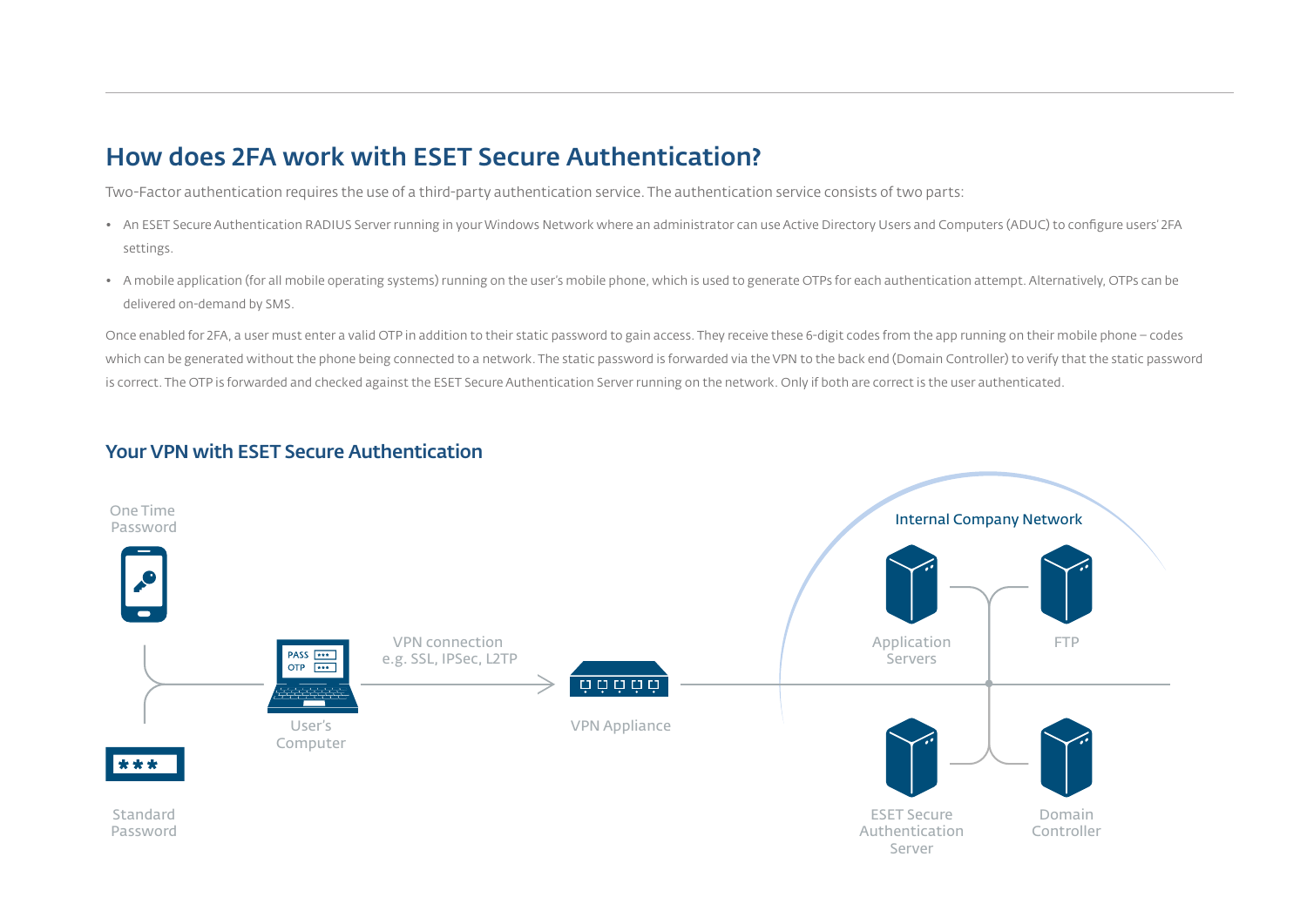## Technical Specification

#### General Overview

RADIUS authentication with ESET Secure Authentication operates in the following way:

- 1. A remote user initiates a connection to the VPN
- 2. The VPN appliance gathers the user's ID, static password and OTP and submits these credentials to the ESET Secure Authentication RADIUS server
- 3. The server marshals the credentials to the ESET Secure Authentication Core Authentication Service
- 4. The Authentication Service authenticates the static password against AD, and the OTP against the secret data stored on the user's AD account
- 5. The VPN appliance then grants the authenticated user access to the company network

### VPN authentication with ESET Secure Authentication

Your VPN's main purpose is to secure remote connections. It can perform the authentication for this against an external service using the RADIUS protocol – this allows the ESET Secure Authentication RADIUS Server to function as a back-end service for your VPN.

Users will be authenticated first by the ESET Secure Authentication Server, which can be linked to Active Directory in the back-end. In effect the ESET Secure Authentication Server is deployed in between the VPN and Active Directory.

This means that ESET Secure Authentication receives all authentication requests from your VPN. The OTP with the authentication requests will be verified by the ESET Secure Authentication RADIUS Server. The Server will relay the static password to the back-end (RADIUS Server or Active Directory) for verification if required. After a successful verification, a RADIUS ACCESS-ACCEPT message will be sent to the VPN for the authentication response.

## Prerequisites for Securing your VPN with ESET Secure Authentication

#### VPN Prerequisites

A VPN with a working setup is an essential prerequisite for securing your VPN with ESET Secure Authentication. It is important that this is working correctly before you begin implementing ESET Secure Authentication.

#### Active Directory

Active Directory must already be set up – it will be used as the back-end authentication for users' static passwords. User accounts must also have been created in Active Directory.

### ESET Secure Authentication Server

ESET Secure Authentication must be installed on the Active Directory Domain. ESET Secure Authentication ships with a standalone RADIUS server, so it has everything you need to add 2FA to your VPN.